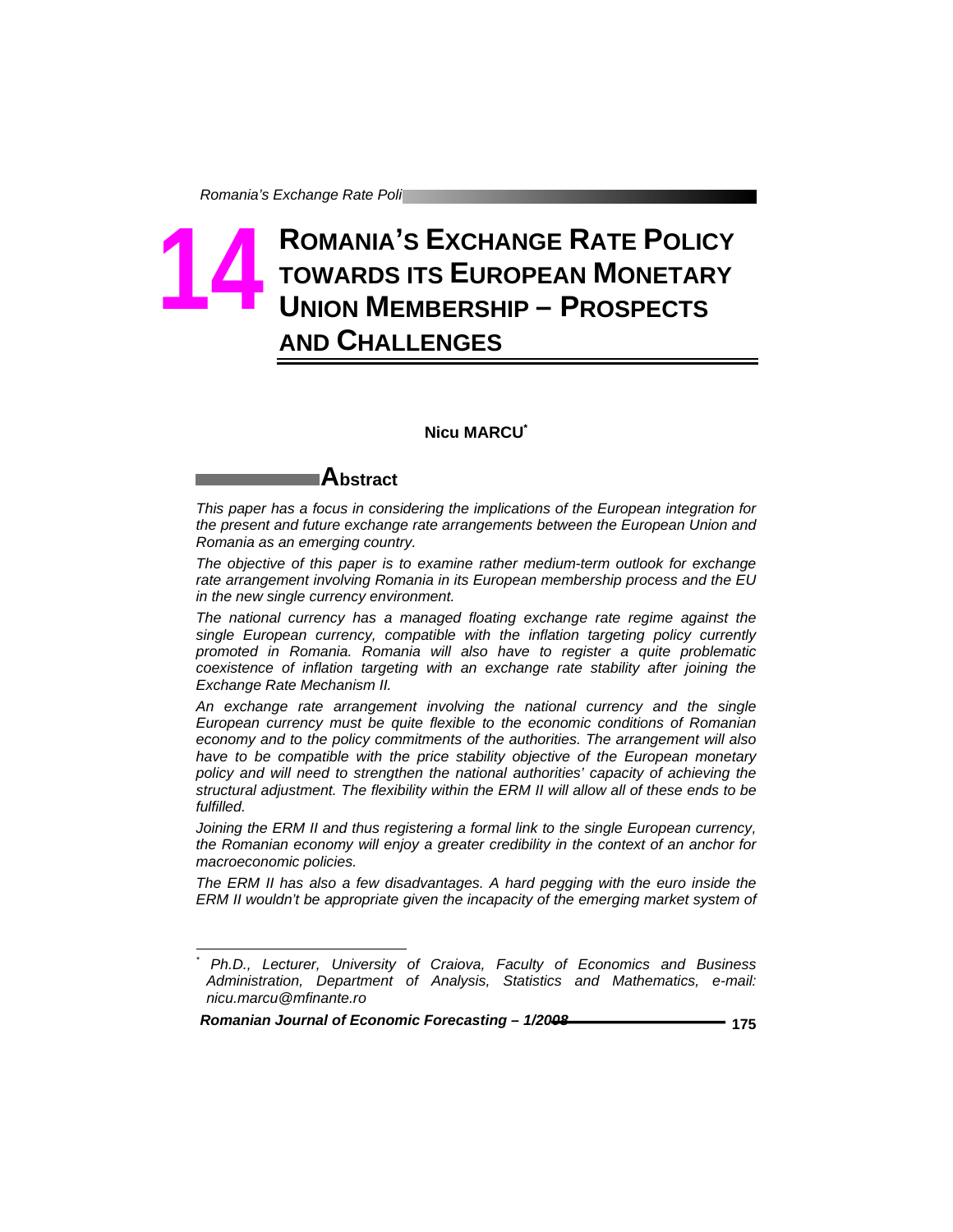*determining an equilibrium level for the exchange rate of the national currency against the euro.* 

*A real exchange rate appreciation could also generate tensions as a result of price tendency and differences in productivity growth between the national economy and the Euro Area countries.*

**Key words**: exchange rate policy, EMU

**JEL Classification**: E61, F15

### **1. Present stage of the exchange rate regime in Romania: definitive features and prospects**

Romanian's negotiations on its prospective EU membership focused on the need for structural improvements in economy without particular reference to exchange rate arrangements.

Romania is a member of the European Union starting on January  $1<sup>st</sup>$ , 2007; it ultimately aspires to the adoption of the euro as a means to achieve its objective of full participation in the European Monetary Union. The longer-term challenge is, therefore, how to organize the transition from its current exchange rate regime to the irrevocable fixity of exchange rate against other Euro Area currencies, which would be implied by the adoption of the euro.

While the European Agreements recognize these facts and provide assistance to these ends, the economic elements of the Europe Agreements do not include an exchange rate arrangement. So, what are the prospects for exchange rate relations between the national currency and the euro?

In order to prepare for *the membership of the Exchange Rate Mechanism (ERM II) of the European Monetary Union*, Romania has moved through various types of regimes with ultimate shift being the adoption of the single currency.

Romania has started with *a fixed exchange rate regime* and moved gradually from *an intermediate (soft peg) regime* to *a managed floating regime*. Now the national currency has a managed floating exchange rate against euro.

Since November 2004, Romania has developed a new approach concerning the operational exchange rate strategy, characterized by:

- a greater flexibility of the exchange rate in the context of maintaining the managed-floating regime;
- a greater role of the market in the process of determining the exchange rate;
- less frequent interventions of the National Bank of Romania (NBR) in the foreign exchange market.

This new strategy provides also the following advantages:

• the discouragement of the speculative inflows;

**176** *Romanian Journal of Economic Forecasting – 1/2008*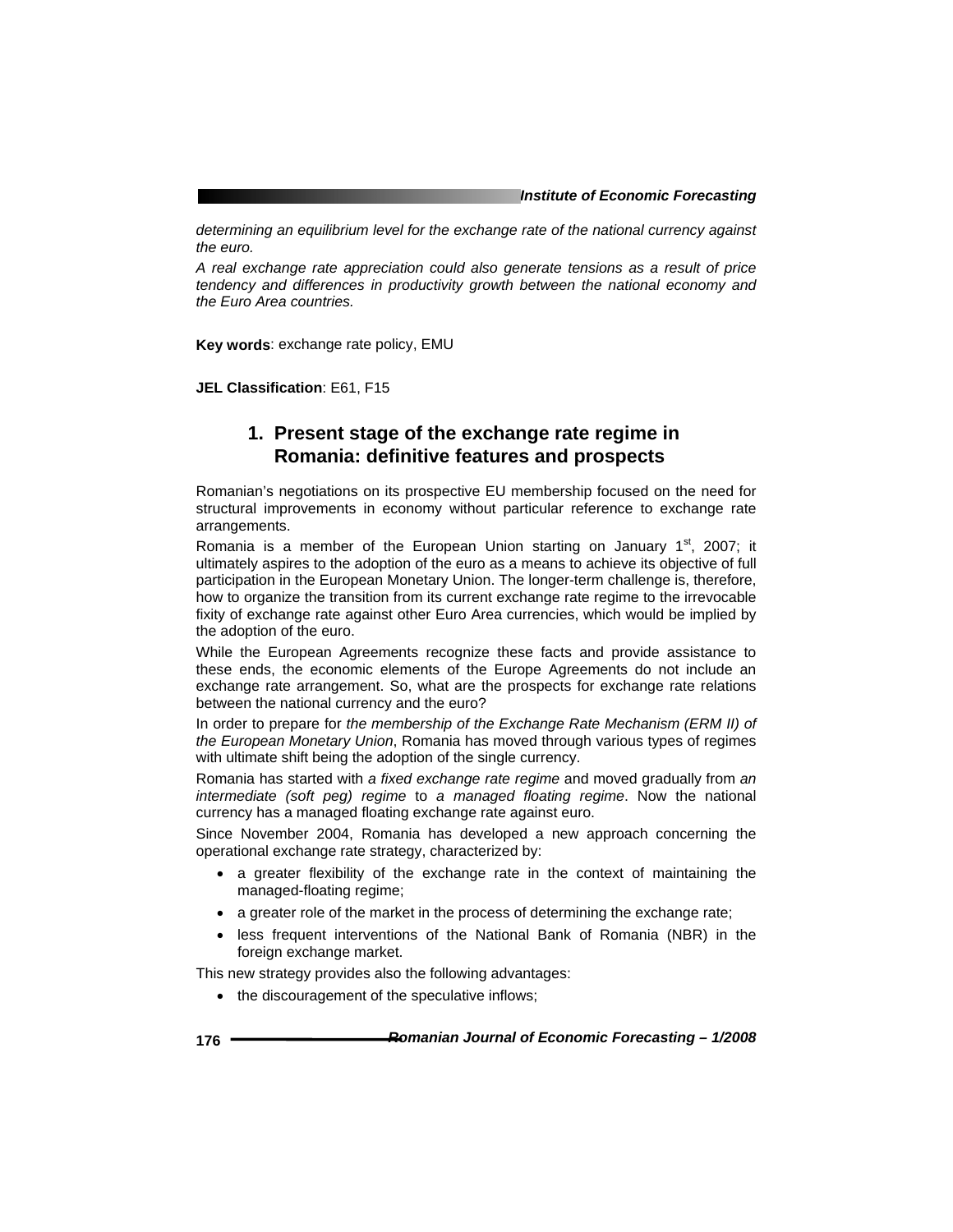*Romania's Exchange Rate Poli* 

- the reduction in the NBR intervention costs;
- an exchange rate mechanism compatible with the inflation targeting policy.

Romania has to prepare *to join to the ERM II (by 2009 or later)* and *to meet the convergence criteria for Euro Zone*, with a view to becoming an European Monetary Union member. This will shift the NBR's focus back from *price stability* to *exchange rate stability.*

Inflation targeting, as current national monetary policy, is to be maintained at least until the ERM II entry, the co-existence of inflation targeting with an explicit exchange rate objective being quite problematic; but the two goals are not inconsistent, since in the medium run the international value of the currency can be stable only if its internal value is stable. The strategy provides a progressive accomplishment of the Maastricht criteria, supporting at the same time the real convergence process.

Some of the features of inflation targeting in Romania are presented below:

- the consumer price indices–based inflation targeting;
- the target set as a midpoint within a band of  $\pm 1$  percentage points;
- the flexible assessing of inflation targeting (mainly its co-existence with managed floating regime);
- the joint announcement of inflation by the National Bank of Romania and the government;
- National Bank of Romania pro-active stance and transparency.

It could be concluded that an exchange rate arrangement involving the national currency and the euro must be adapted to the economic conditions of Romania and to the policy commitments of the relevant national authorities.

From the post-accession perspective, the timing of ERM II entry should be chosen:

- To ensure an exchange rate flexibility for a short period of time in order to further necessary and substantial structural adjustment;
- To continue the motivation to carry out reforms in time and consolidate the macro discipline;
- To ensure the possibility of identifying the central parity based on a more adequate estimate of the equilibrium exchange rate after overcoming the peak in capital inflows (expected to stay high even after the European Union accession).

Also, the timing should be configured to ensure the likelihood of shorter necessary stay in ERM II, given the fact that:

- the credibility provided by the final stage of the process (the adoption of the euro) is very important;
- it is possible to register volatile capital movements amid restricted exchange rate flexibility during interim period;
- there is an inflation targeting framework to which exchange rate movements should be clearly subordinated.

| Romanian Journal of Economic Forecasting - 1/2008 | . 177 |
|---------------------------------------------------|-------|
|---------------------------------------------------|-------|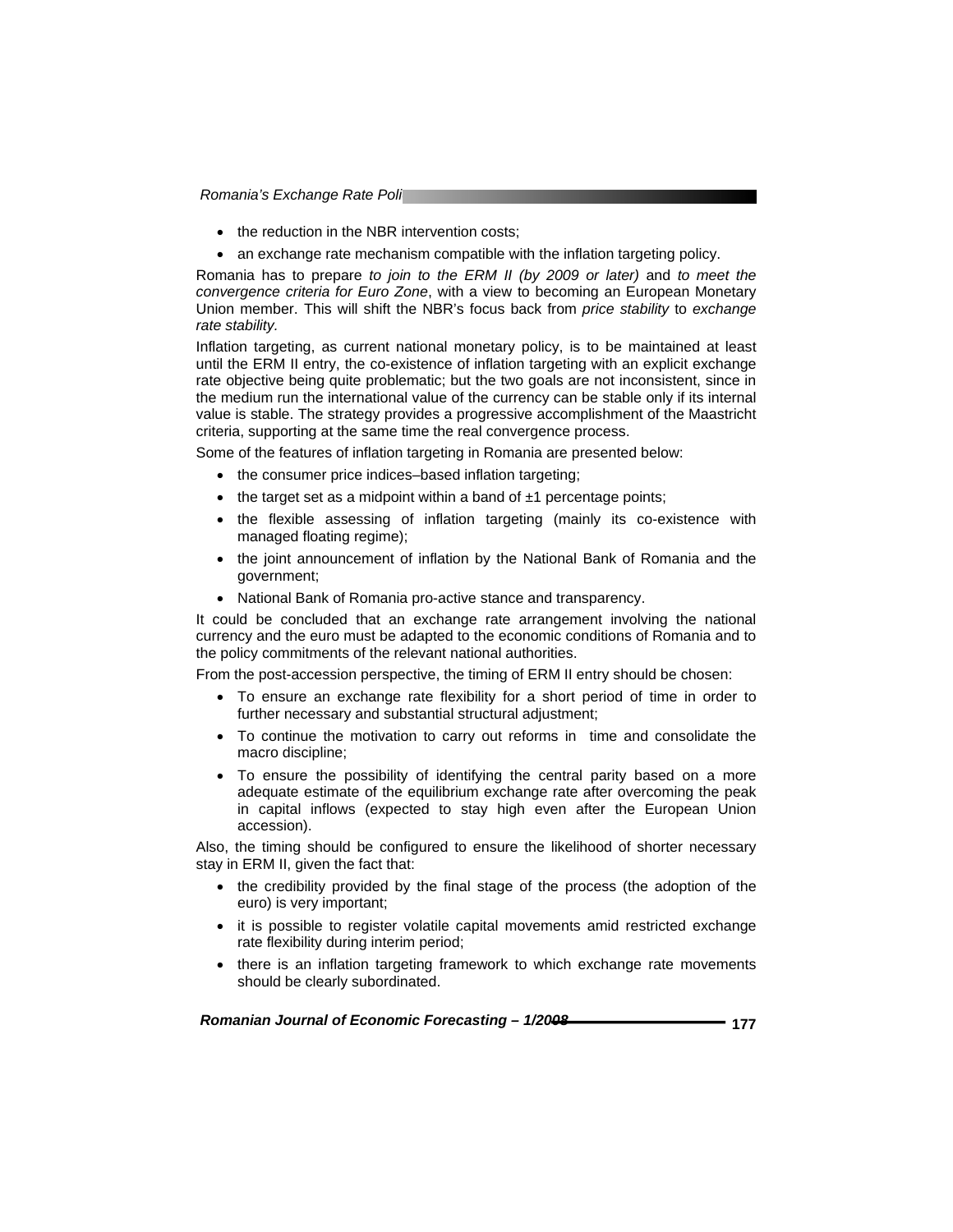Romania's participation to the ERM II will be based on the firm commitment by the Romanian authorities to continue to take *the necessary measures to lower inflation in a sustainable way*; these include most notably measures aimed at further liberalizing administered prices and particularly advancing further with de-indexation of the wage and certain social transfer settings mechanism.

Continued vigilance will be also needed so that *the domestic cost developments*, *in particular wages, are in line with productivity growth.* Continued vigilance will be needed so that authorities, together with the European Union bodies, will closely supervise macroeconomic policies. Fiscal policy will have to play a central role in controlling demand-induced inflationary pressures and financial supervision will assist in containing domestic credit growth.

Structural reforms aimed at further enhancing the economy's flexibility will be implemented in a timely fashion so as to strengthen domestic adjustment mechanism and to maintain the overall competitiveness of the economy.

### **2. Joining the ERM II: advantages and perspectives for the exchange rate regime**

#### *2.1. Advantages of ERM II*

The Exchange Rate Mechanism II links the currencies of a non-Euro Area Member States to the euro. By helping to ensure that the non-euro area Member States participating in the mechanism orient their policies towards stability, ERM II fosters convergence and thereby helps them make efforts to adopt the euro. As ERM II membership is one of the convergence criteria for the eventual adoption of the euro, new Member States are expected to join this mechanism at some stage.

The transition to the adoption of the euro is quite difficult and a series of steps toward an increasingly stable exchange rate with the euro can be envisaged. In this context, *the flexibility offered by the ERM II* would be an important advantage, in the form of:

- bilateral parities against the euro with a relatively wide standard fluctuation margin;
- timely realignments;
- the possibility of closer exchange rate links when appropriate.

This flexibility allows one to conceive of a broad spectrum of exchange rate arrangement within the new mechanism, ranging from very loose to progressively tighter arrangements, even including a currency board.

While the ERM II is not seen as the "natural habitat" of exchange rate arrangements involving Romanian currency and the euro, participation in such a mechanism as a member of the European Union could be attractive to the Romanian economy. The credibility to be gained from a formal link to the euro through ERM II participation could offer significant advantages:

- providing an anchor for macroeconomic policies;
- lowering interest rate premiums and attracting capital inflows;

**178** *Romanian Journal of Economic Forecasting – 1/2008*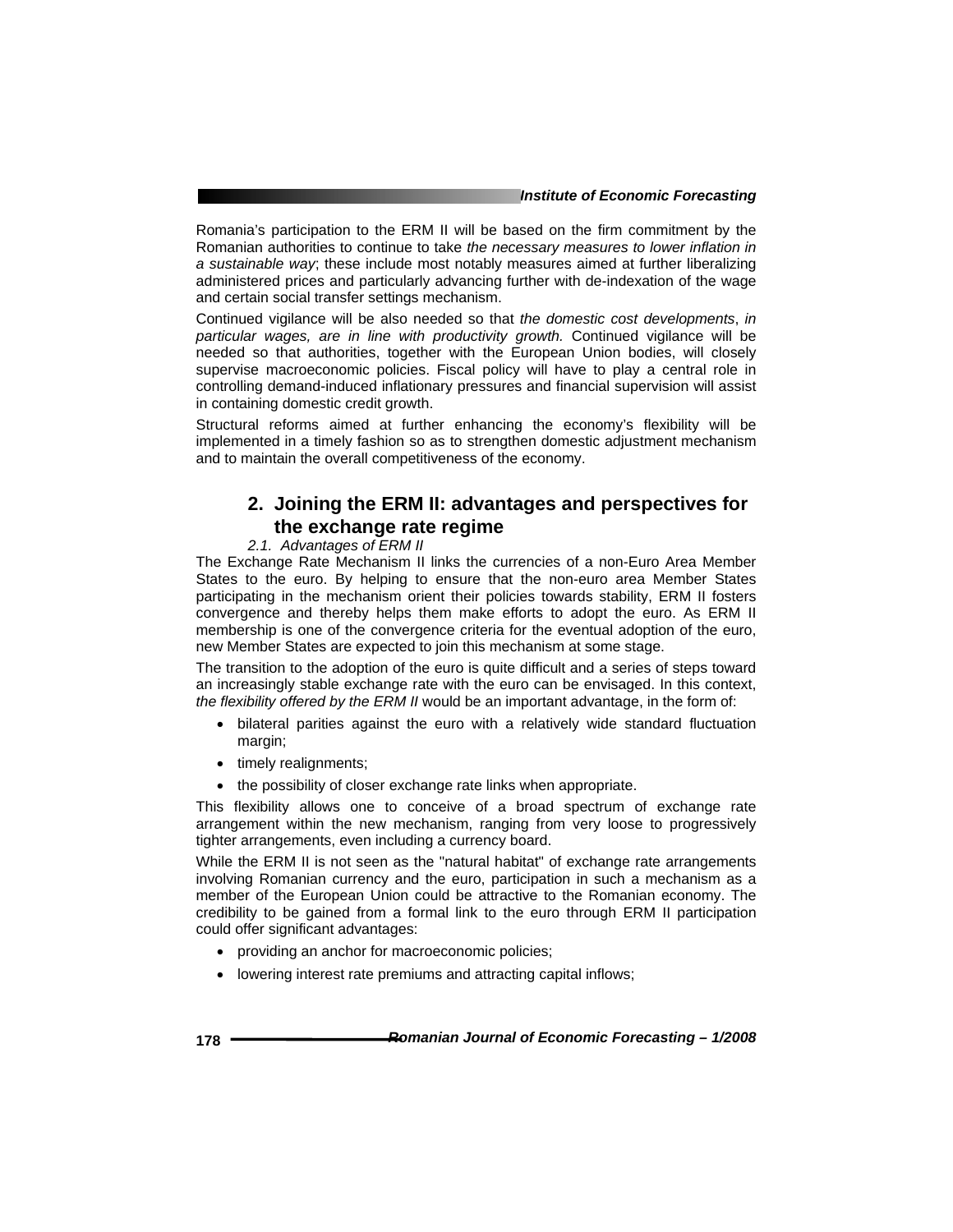*Romania's Exchange Rate Poli* 

• increasing attractiveness of a link to the euro as the new single currency evolves as an important international currency.

The rationale for pegging a country's currency to an anchor currency is based on two major policy concerns: the minimization of exchange rate risk and the stabilization of inflation.

Exchange rate pegs are typically used by small, open economies that peg to the currency of a major trading partner, if this currency is sufficiently stable. Fixed exchange rate pegs are also typically used in order to stabilize inflation when the credibility of the authorities is relatively low. The choice of a particular currency as an exchange rate anchor depends on three major factors:

- the importance of the trade relations with the anchor currency country;
- the importance of the financial flows with that country;
- the stability of the anchor currency.

On the basis of these three factors, the role of the euro as an exchange rate anchor for Romania gradually increased over time.

First, trade relations with the euro area intensified after the introduction of the euro. Not only the size of trade flows increased, but also the invoicing practices changed towards a larger use of the euro, so that Romania, as a trading country with the euro zone, is able to substantially reduce the exchange rate risk of its foreign trade by pegging to the euro.

Finally, the stability orientation of the Euro Area's policy mix, which results from the stability-oriented macroeconomic policy framework and from the independence of the European Central Bank, will contribute to the stability of the euro exchange rate.

Support for any exchange rate arrangement involving the euro could be expected on two conditions:

- the arrangement would need to be consistent with the price stability objective of the European Central Bank's monetary policy;
- the arrangement would need to buttress the Romania' commitment to stabilityoriented policies and foster necessary structural adjustment.

As a whole, it is clear that the relevance and usefulness of exchange rate arrangements between the Romanian currency and the euro would be assessed on the basis of their *contribution to economic convergence as the means to achieve a successful catch-up and ultimately the adoption of the single currency.* 

The flexibility within the ERM II would allow both of these conditions to be fulfilled by minimizing the necessity for large-scale foreign exchange intervention by the ECB and minimizing the risk that ERM II participation on some standardized set of terms might impede structural adjustment and the catching-up process.

The lack of flexibility represented by a narrow fluctuation margin would practically mean a fixed rate which could pose unnecessary risks for Romania as a future member state of the European Union. Given this context, investors could speculate in the foreign exchange market, forcing the central banks to intervene, pushing the currencies outside the fluctuation margin.

| Romanian Journal of Economic Forecasting - 1/2008 | 179 |
|---------------------------------------------------|-----|
|---------------------------------------------------|-----|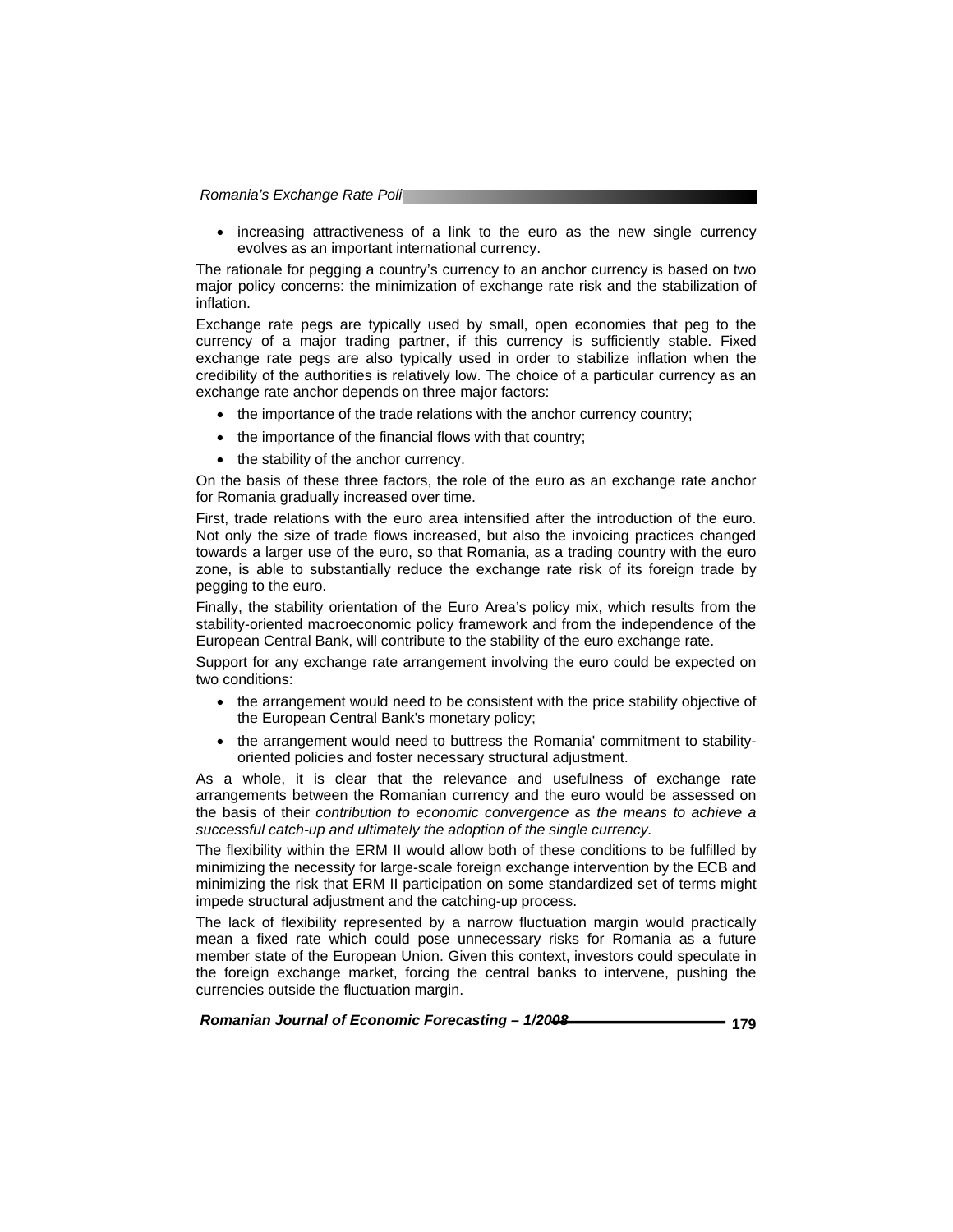*2.2. Challenges in adopting a hard peg with the euro*

Despite the advantages of ERM II participation of Romania, a cautious approach to establish a hard peg with the euro would be seen appropriate.

The market-based system is in progress and time will be needed before it is fully effective. As the transition to the market system is not fully complete, relative prices have not yet fully adjusted and there is *no way of determining* (even with the customary degree of uncertainty) *the equilibrium level of the exchange rate.* 

Moreover, the absence of relevant data and the dynamic nature of this economy would make the model-based calculations of an equilibrium rate particularly hazardous, as fundamental relationships within its economy remain difficult to determine and would be subject to significant change over relatively short period of time.

Without some understanding of equilibrium conditions, agreeing on a central parity for the national currency (RON) against the euro could be a rather "hit and miss" affair.

Attention must also be paid to the fact that Romania is an emerging economy where productivity, particularly in the manufacturing sector is likely to grow faster than that in the European Union countries.

This evolution is associated to the convergence process of Romanian's emerging economy to the developed Europeans economies; this tendency is also promoted by the international competition process and capital and modern technologies inflows in industries characterized by a high ratio of capital to labor force contribution (*the tradables sector*). An increasing level of productivity usually involves higher salary incomes in the tradables sector comparing to the nontradables sector; thus on the labor force market will appear salary equalization pressures between the two sectors, generating an increase in the nontradables prices faster than the one registered by the tradables prices.

According to the Balassa-Samuleson effect, economies registering high productivity differences between the two sectors have higher inflation rates. For these reasons, the general price level usually increases faster in the emerging economies if compared to the developed ones, generating a real exchange rate appreciation.

While a successful catching-up in the context of a hard exchange rate peg is not precluded, the implied productivity differential with other Euro Area countries would ordinarily be reflected in an exchange rate appreciation in Romania and could cause exchange rate tensions in the context of a hard peg.

Similarly, the positive expectations effects linked to EU membership could also create exchange rate tensions, as an expansion in aggregate demand ahead of supply potential in the economy creates a need for a temporary real exchange rate appreciation to contain inflationary pressures.

Given the specific characteristics of Romanian economy, exchange rate monitoring is of particular importance in the context of its participation in the ERM II.

EU membership means that Romania would be subject to the multilateral surveillance procedures provided by the Treaty. These procedures – to be enhanced in the context of new convergence programs required under the Stability and Growth Pact – will help to ensure a macroeconomic framework consistent with whatever exchange rate